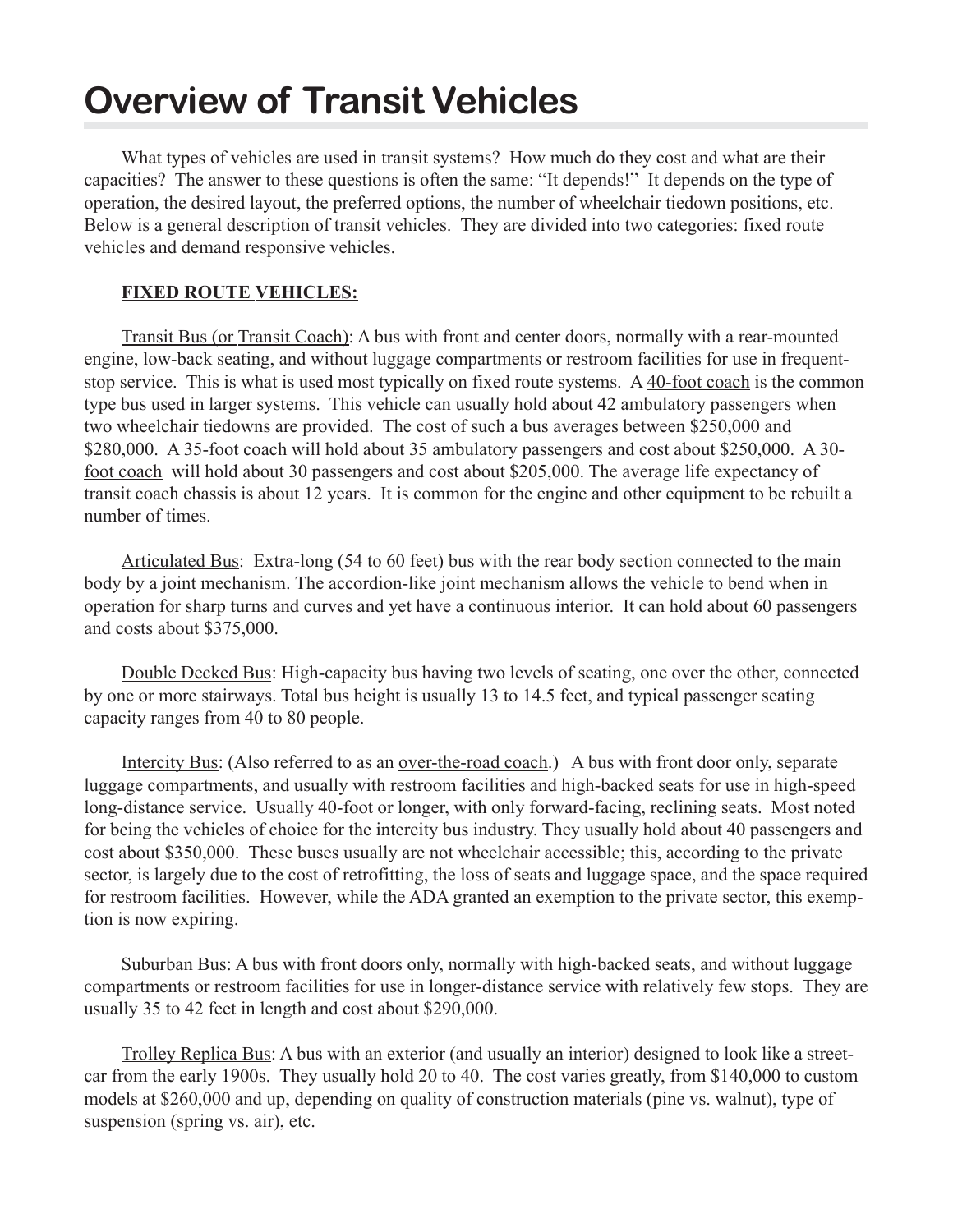Commuter Rail Car: Commuter rail passenger vehicle. There are two types: 1) Commuter Rail Passenger Coach: not independently propelled and requiring one or more locomotives for propulsion; and 2) Commuter Rail Self-propelled Passenger Car: not requiring a separate locomotive for propulsion.

Commuter Rail Locomotive: Commuter rail vehicle used to pull or push commuter rail passenger cars. Locomotives do not carry passengers themselves.

Heavy Rail Car: Rail car with motive capability, driven by electric power taken from overhead lines or third rails, configured for passenger traffic and usually operated on exclusive right-of-way.

Light Rail Vehicle: Rail car with motive capability, usually driven by electric power taken from overhead lines, configured for passenger traffic and usually operating on non-exclusive right-of-way. Also known as "streetcar," "tramway," or "trolley car." The minimum cost for each light rail car is over \$2.38 million.

## **DEMAND RESPONSIVE VEHICLES**

Standard van: A factory-built 12- or 15-passenger vehicle (including the driver) that is manufactured by Ford, GM or Chrysler. The minimum cost is usually about \$20,000. These vehicles have side passenger doors and are difficult for some elderly persons to board because they must pull themselves up into the vehicle while also ducking down at the same time. Furthermore, because of the cramped quarters and low ceiling height, and because entry into the final row requires one to step over a wheel well, movement within the vehicle is also difficult. In the past, some vans have been retrofitted with wheelchair lifts and extended roofs, but such retrofits do not meet ADA requirements. The usual life expectancy of vans ranges from about 125,000 to 150,000 miles.

Minivan: A factory-built vehicle designed to be something between a car and a van. Examples are the Dodge Caravan and Chevy Astro. They hold seven passengers, including the driver. They can be obtained for about \$28,000. A **wheelchair minivan** is one which has gone through an extensive afterfactory conversion. The firms performing this after-factory work raise the roofs and literally drop the floor of the minivans about six inches, enabling them to use short wheelchair ramps, rather than wheelchair lifts. These vehicles usually hold two wheelchairs and one ambulatory passenger, in addition to the driver. The cost of such a vehicle averages about \$38,000.

Van conversion: A standard factory-built van that has been significantly altered by a specialty retrofitter after leaving the van maker's factory. These retrofitters remove the seats and the top half of the van. Among the features are an extended height roof, a specific wheelchair entry door, a front entry door with a convenient low step for ambulatory passengers, and new seating with a center aisle. The conversion van has three-across seating: two-person seats on the driver's side and one-person seats on the other. The usual configuration is 8 ambulatory seats and one wheelchair tiedown. The average cost is about \$34,000.

"Body-on-chassis" minibus: A specially-made body placed on a Ford or Chevy "cutaway" truck (not van) chassis. The chassis is made by Ford or Chevy, but the bodies are manufactured by companies such as Champion, Collins, Diamond, El Dorado, and Supreme. These vehicles are wider and taller than standard vans. Like van conversions, they have walk-in, front entry doors and a center aisle, but they are wider and higher than van conversions, with interiors tall enough to allow a person to stand and four-